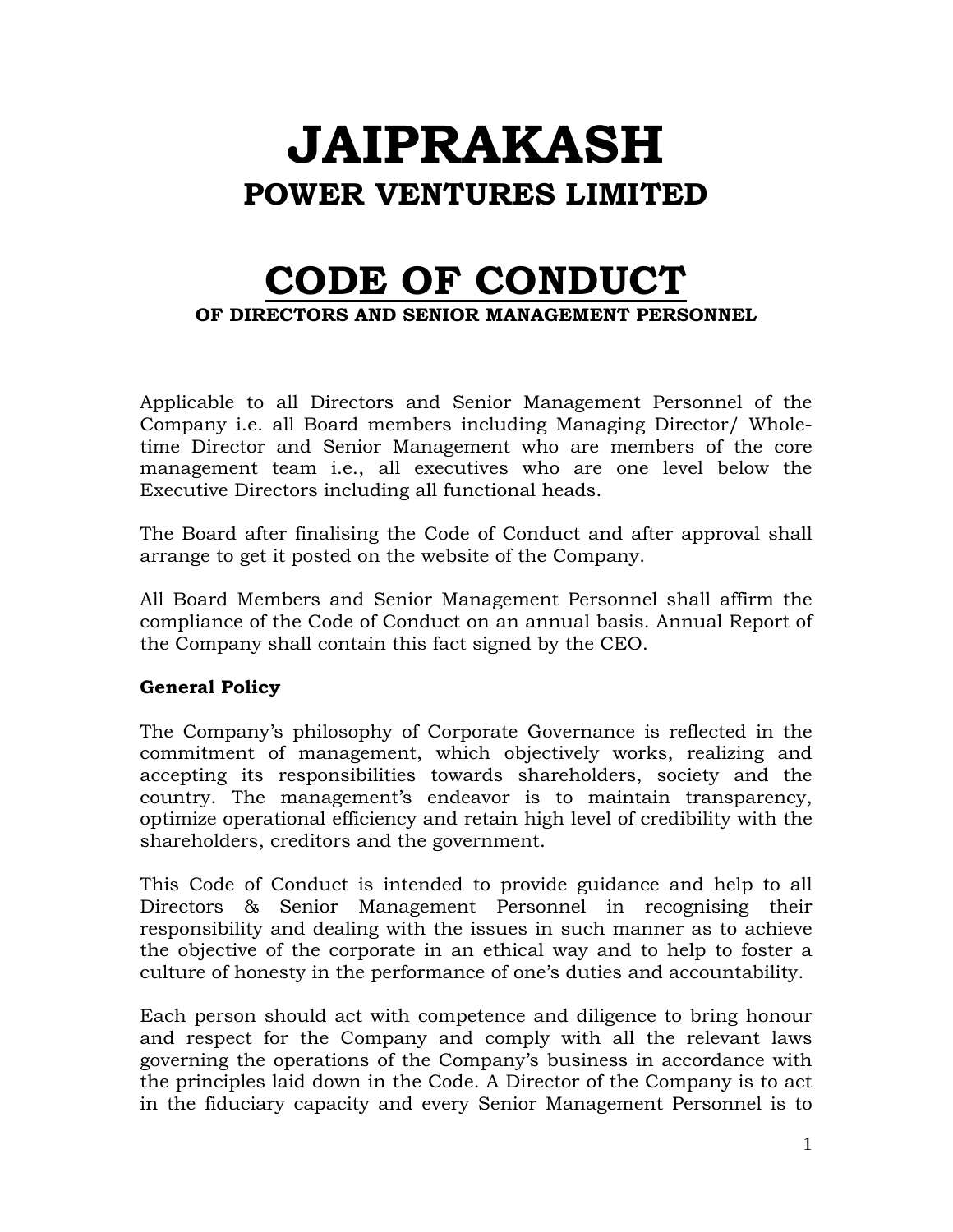act as a most disciplined, sincere and loyal official to protect the interest of the Company and to make efforts for achievement and promotion of the corporate objectives, inter alia relating to financial, social, cultural and ethical areas.

The Best results can be achieved by adopting the best practices as under:

#### **DIRECTORS**

– Every Director to:

- Make reasonable efforts to attend Board and Committee meetings regularly.
- Act in good faith in order to promote the objects of the Company for the benefit of its members as a whole, and in the best interests of the Company, its employees, the shareholders, the community and for the protection of environment.
- Exercise his duties with due and reasonable care, skill and diligence and shall exercise independent judgment.
- Shall not achieve or attempt to achieve any undue gain or advantage either to himself or to his relatives, partners, or associates and if such director is found guilty of making any undue gain, he shall be liable to pay an amount equal to that gain to the Company.
- Shall not assign his office and any assignment so made shall be void.
- Dedicate sufficient time, energy and attention to the affairs of the Company to ensure diligent performance of his duties, including preparing for meetings and decision making by viewing in advance any Agenda / material distributed and making reasonable enquiries.
- Seek to comply with all Corporate Policies.
- Act in the best interest of, and fulfill his fiduciary obligations to the Company's shareholders.
- Conduct himself in a professional, courteous and respectful manner.
- Comply with all applicable laws, rules and regulations.
- Act in a manner to enhance and maintain the reputation of the Company.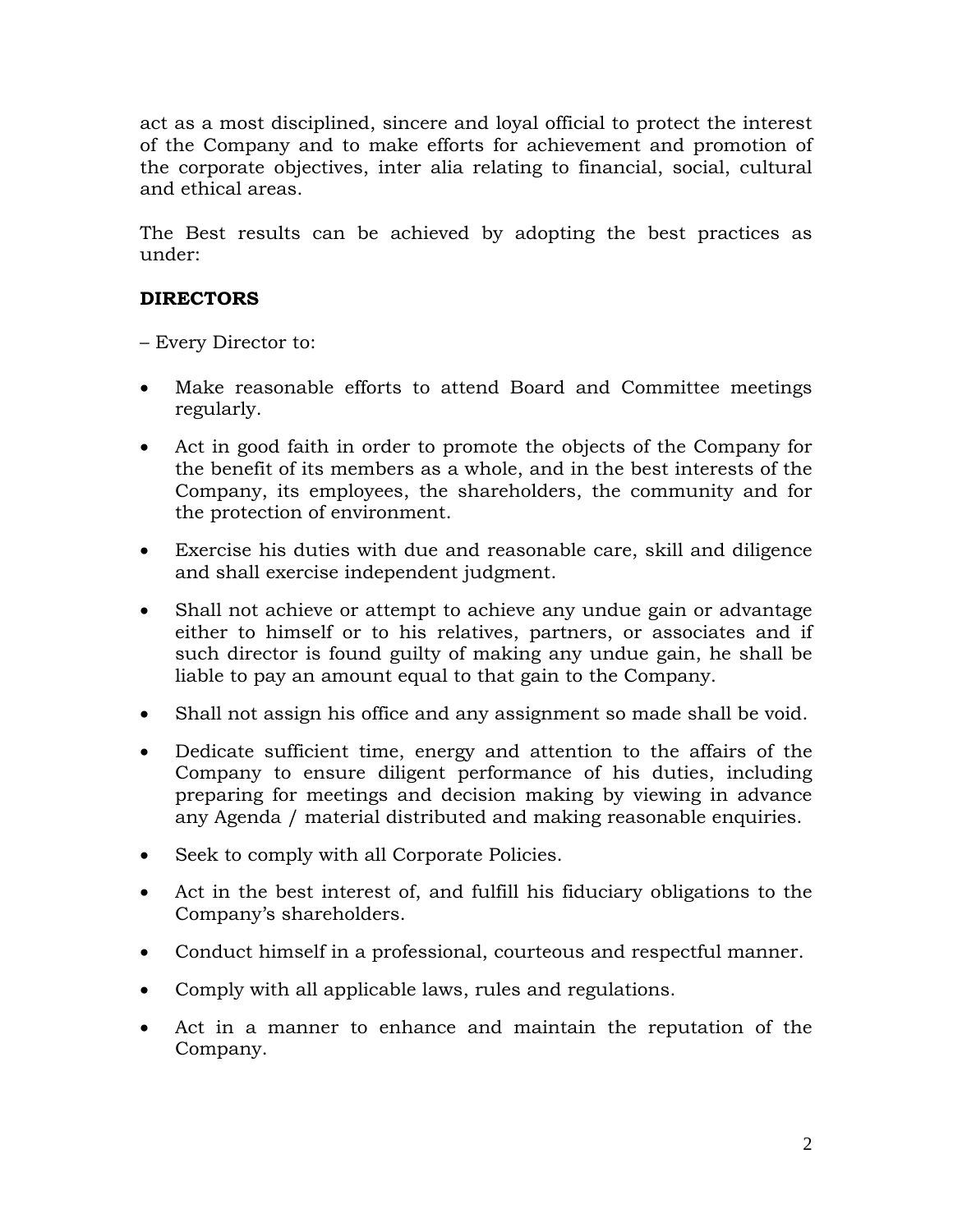- Disclose potential conflicts of interest that he may have regarding any matters that may come before the Board, and where any director is interested in any contract or arrangement with a related party, such director shall not be present at the meeting during discussions on the subject matter of the resolution relating to such contract or arrangement.
- Make available to and share with fellow Directors information as may be appropriate to ensure proper conduct and sound operation of the Company and its Board of Directors.
- Respect the confidentiality of information relating to the affairs of the Company acquired in the course of their service as Directors, except when authorized or legally required to disclose such information.
- Restrain from the use of confidential information acquired in the course of their service as Directors to his personal advantage.
- Bring an open and independent mind to Board or Committee meetings and should not make a decision about a matter before attending and participating in the deliberations of the meeting.

#### **SENIOR MANAGEMENT PERSONNEL**

– Every Senior Management Personnel to:

- Attend to the duties regularly.
- Dedicate sufficient time, energy and attention to the affairs of the Company and ensure diligent performance of his duties, including preparing for each meetings and decision making by viewing in advance any Agenda / material distributed and making reasonable inquiries.
- Seek to comply with all Corporate Policies.
- Make available to and share with seniors information as may be appropriate to ensure proper conduct and sound operation of the Company and its Board of Directors.
- Respect the confidentiality of information relating to the affairs of the Company acquired in the course of his service as Sr. Executive, except when authorized or legally required to disclose such information.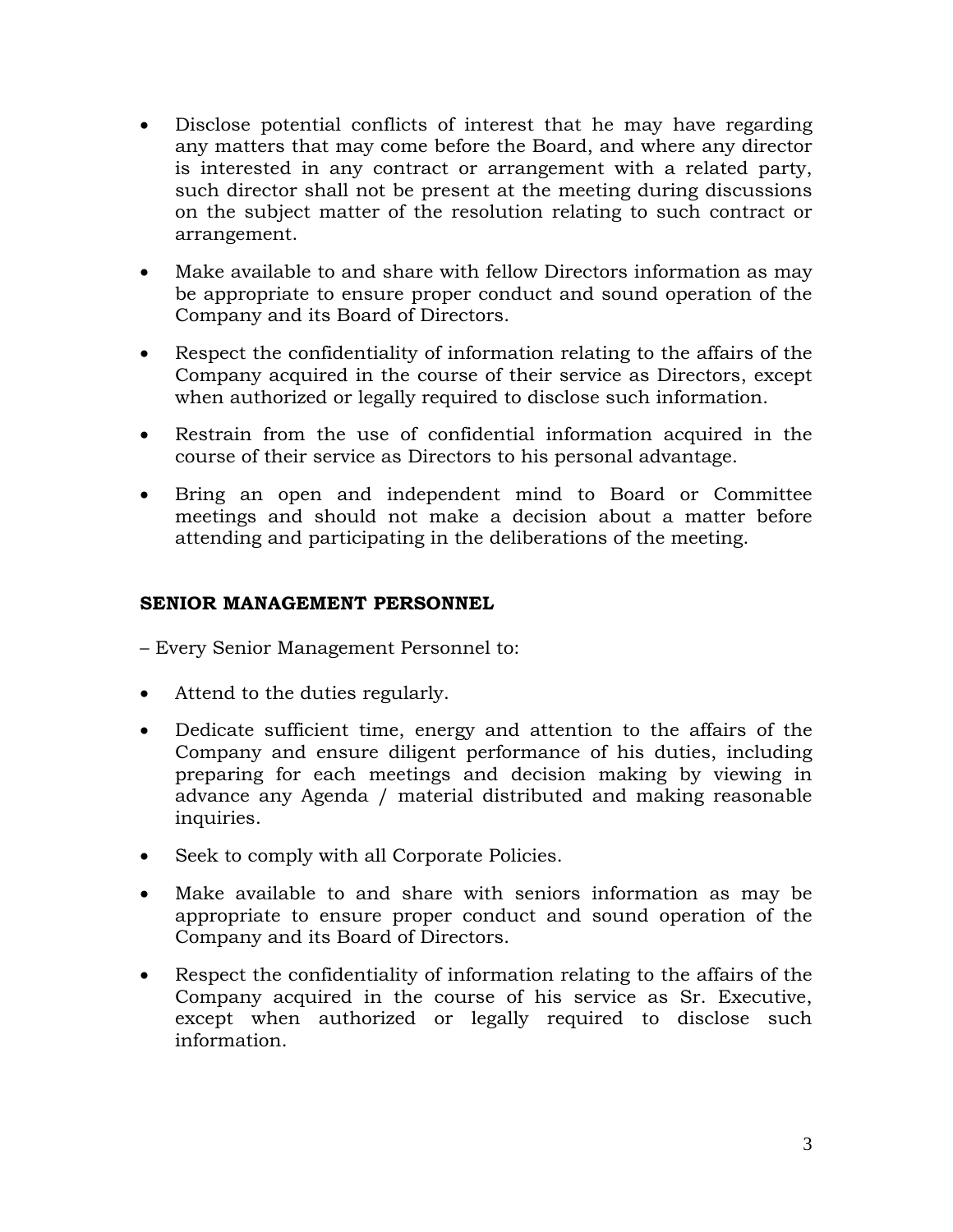- Notify his personal material interest to his seniors and not to participate in the discussions and decision making in the concerned matters.
- Protect Company's assets / funds / properties and ensure its efficient use. Further, avoid theft, carelessness, waste, etc. of the assets/ properties, as these have a direct impact on the Company's profitability.
- Consult the Legal Department of the Company if he is unfamiliar / uncertain about the legal rules involving Company's business before taking any action that may jeopardize the Company or that individual.
- To obtain prior approval of the Chairman/ Managing Director of the Company before accepting employment or a position of responsibility (such as Consultant / Director) with any other Company nor provide 'freelance' services to anyone.

### **Duties of Independent Directors**

The Independent Directors shall also abide by the Code for Independent Directors as contained in Schedule IV to the Companies Act, 2013, as may be amended from time to time. The said Schedule IV specifies the following duties of Independent Directors:

- Undertake appropriate induction and regularly update and refresh their skills, knowledge and familiarity with the Company;
- Seek appropriate clarification or amplification of information and, where necessary, take and follow appropriate professional advice and opinion of outside experts at the expense of the Company;
- Strive to attend all meetings of the Board of Directors and of the Board committees of which he is a member;
- Participate constructively and actively in the committees of the Board in which they are chairpersons or members;
- Strive to attend the general meetings of the Company;
- Where they have concerns about the running of the Company or a proposed action, ensure that these are addressed by the Board and, to the extent that they are not resolved, insist that their concerns are recorded in the minutes of the Board meeting;
- Keep themselves well informed about the Company and the external environment in which it operates;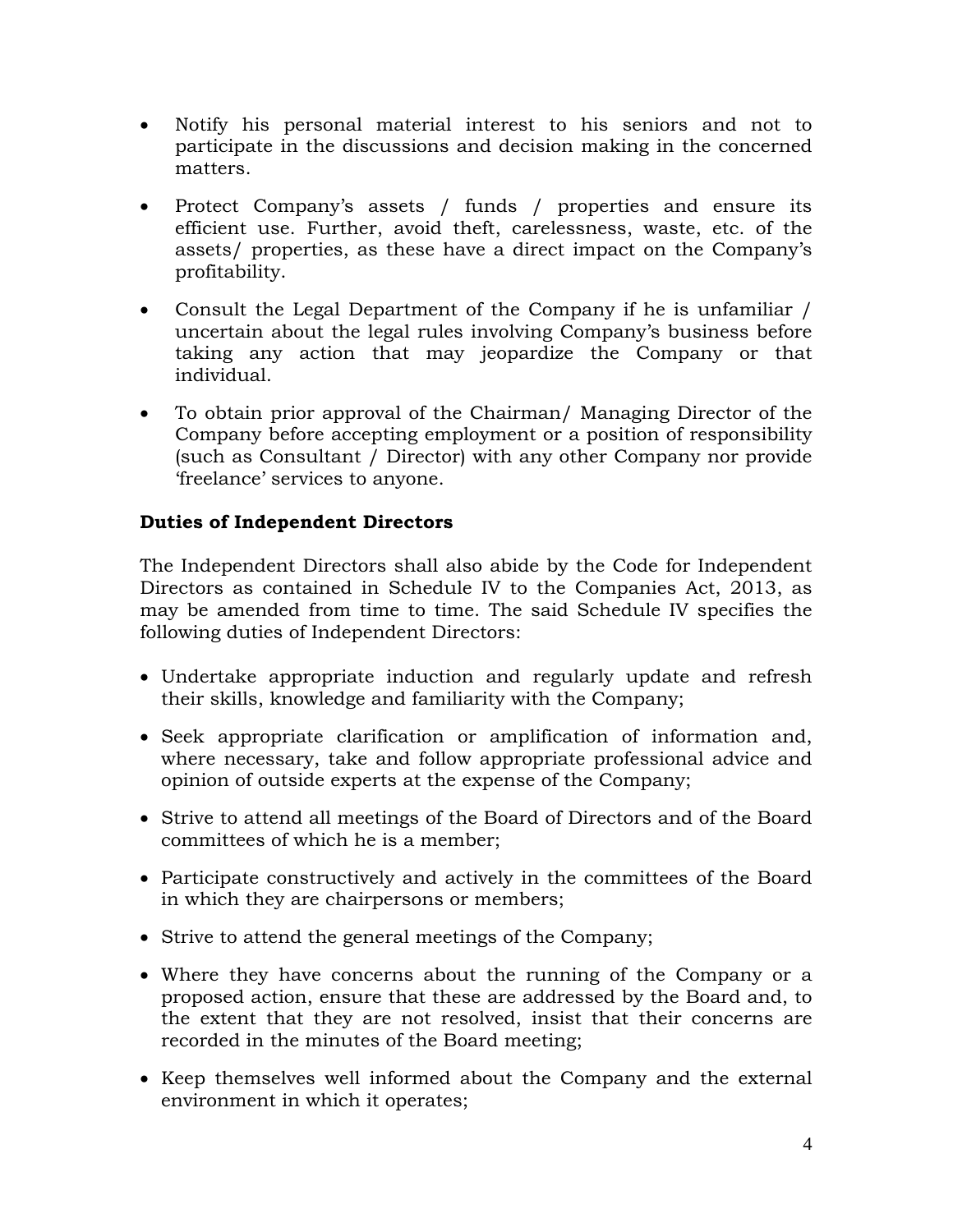- Not to unfairly obstruct the functioning of an otherwise proper Board or committee of the Board;
- Pay sufficient attention and ensure that adequate deliberations are held before approving related party transactions and assure themselves that the same are in the interest of the Company;
- Ascertain and ensure that the Company has an adequate and functional vigil mechanism and to ensure that the interests of a person who uses such mechanism are not prejudicially affected on account of such use;
- Report concerns about unethical behaviour, actual or suspected fraud or violation of the Company's code of conduct or ethics policy;
- Acting within his authority, assist in protecting the legitimate interests of the Company, shareholders and its employees;
- Not disclose confidential information, including commercial secrets, technologies, advertising and sales promotion plans, unpublished price sensitive information, unless such disclosure is expressly approved by the Board or required by law.

#### **General**

- All persons should avoid conflicts of interest with the Company. Any situation that involves or may reasonably expected to involve, a conflict of interest should be disclosed properly to the Chairman / Director-incharge.
- All persons should act and conduct free from fraud and deception. Their conduct shall conform to the best efforts.
- All persons owe a duty for not taking themselves personally, opportunities that are discovered during the use of the Company's property, information or position, and they have duty towards the Company to advance its objectives and interest.
- All persons not to compete directly or indirectly with the Company and not to disclose the confidential and crucial information gathered by the individuals during the tenure of their position in this Company even after resignation from the directorship or leaving the services of the Company.
- All persons or their family members shall not accept any gift from persons or firms who deal with the Company where such gifts can be construed as a force to influence their actions and decisions in conflict with the interest of the Company.